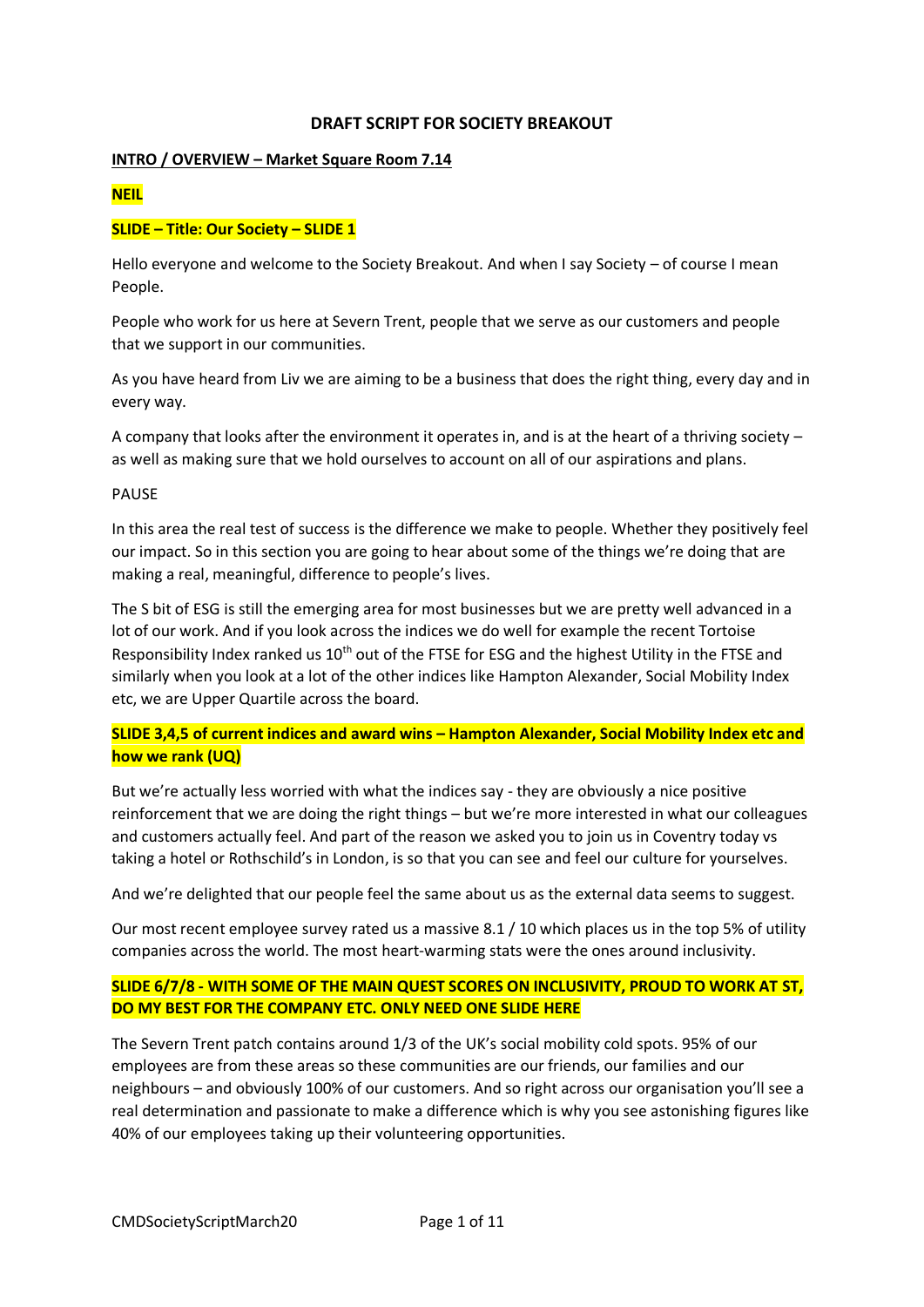So we do a lot well beyond our core services and responsibilities to try and help these communities out of deprivation.

We do it because it is the right thing to do but it also makes good business sense.

It helps our employee engagement scores because they feel proud working for a business that is a force for social good, it helps our bad debt position as less customers find themselves in water poverty, it helps our reputation and we have found that some of the initiatives are the most powerful when it comes to building trust and C-MeX scores with customers. And let's not forget that C-MeX is the regulators new measure of customer experience and partly measures the general perception of us in our local communities with rewards on offer for top performers.

But it also helps us attract diverse talent and skills that we perhaps wouldn't have normally been able to reach.

So in this session you are going to hear from real colleagues from across our business, and they will talk to you about the things we are doing that positively impact lives across our region in three areas:

- **For our customers –** how we are helping to eradicate water poverty and making our service accessible to all**.**
- **For our colleagues** how we are creating a fair, equal and safe place to work where everyone can be themselves and thrive at work.
- **And for our communities -** how we are playing a wider role in helping to reduce deprivation through our charitable giving and our social mobility and skills work.

### **SLIDE 9 – Breakouts**

So now we are going to split into three groups – one group will stay here in our Market Square to talk about Customers. The other two groups will leave and split to a work environment to talk about Colleagues and to a Village Hall to talk Communities.

Then we'll all swap around so we see all three sections.

Enjoy the sessions…

#### **Team move groups**

#### **CUSTOMERS – Market Square Room 7.14**

#### **Speaker – Hilary Bennett & Bill Wilson**

### **SLIDE – Social Mobility heat map (third of UKs poorest etc.)**

When we talk to customers about what social purpose means to them personally there are two main themes which emerge, affordability and accessibility.

There are a number of social mobility cold spots across our region and based on our research for PR19, around 11% of customers have problems with bill affordability. To address this we currently have a range of schemes to support those customers who can't pay their bills including social tariffs, support from the Severn Trent Trust Fund, cash matching and payment plan concessions. Together we have supported 69,000 customers in AMP6. In AMP7 we aim to increase the number of customers we support to 195,000.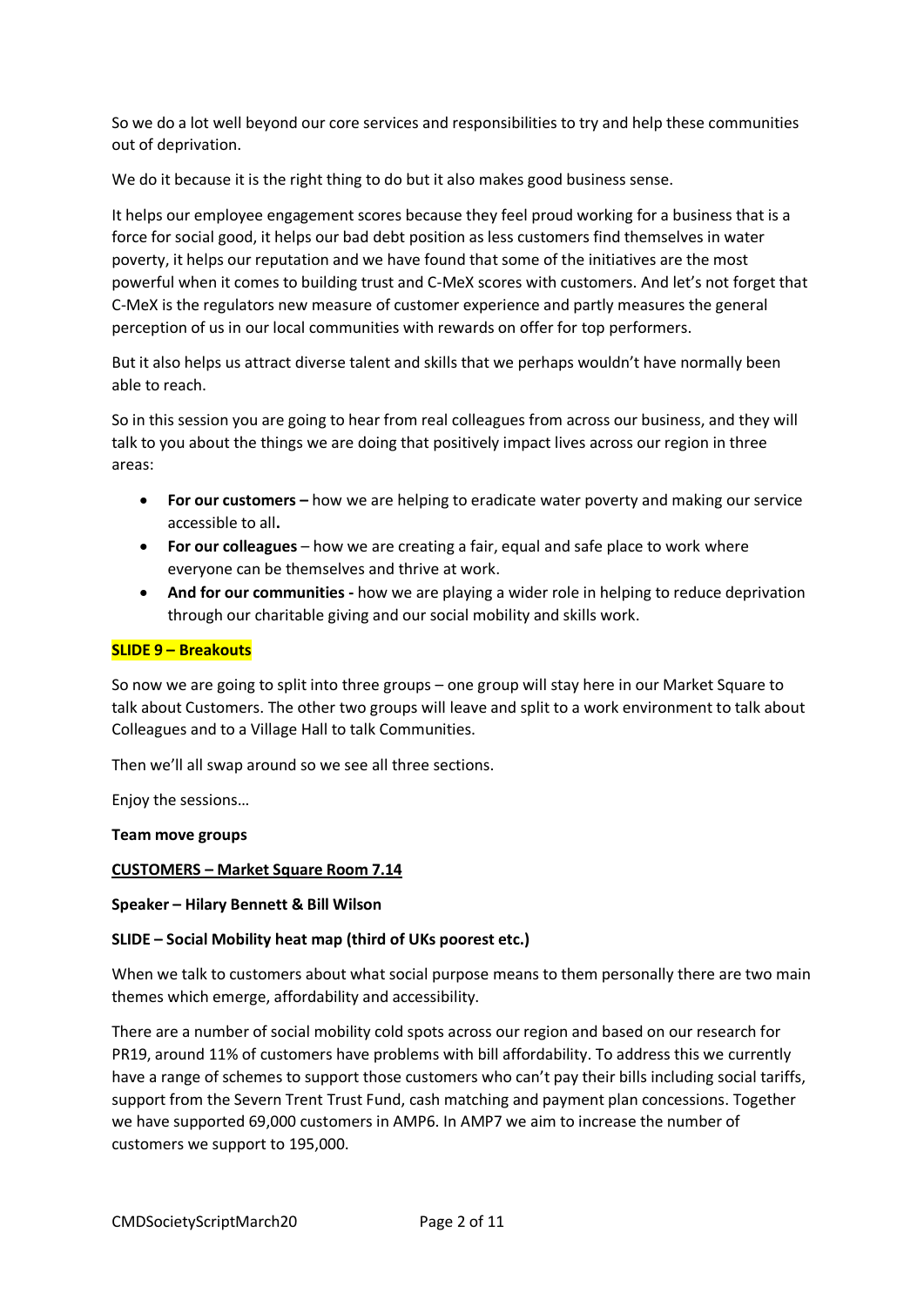Throughout AMP6 we have improved ease of accessibility for our customers, with the expansion of our digital offering. This not only offers more choice and provides greater inclusivity to our customers it also makes good business sense as it reduces cost to serve and supports affordability. We are forecasting to end the AMP with over 55% of our service contacts through digital channels and are industry leading in terms of digital contact ratio.

So let me share with you how we have developed our support in these areas. Firstly in terms of affordability, Ofwat ranks Severn Trent amongst the most cost efficient in the water industry which is helping to keep our bills low, in fact over the last ten years we have had the lowest combined bills in [England and Wales] and we remain one of the lowest bills into AMP7. Despite this, even £1 a day can be a real struggle for some customers – or a short term struggle during difficult times in people's lives. As I mentioned in the introduction we have a range of options to support customers in difficult financial situations and our reach will increase in AMP7.

Just over 50,000 of our customers benefit from our Social Tariff, the Big Difference Scheme which offers customers a reduction to their water bill. Having developed this scheme from a standing start we have improved the ease of access for our customers by introducing an auto-renewal scheme, meaning there is no need for new applications if things have not significantly changed.

Our Severn Trent Trust Fund has supported our most vulnerable people with access to Water Debt Grants to support them with past debts and also provide practical support to get back on their feet by providing household basics such as white goods. During the next 5 years we are excited about how we get more support to those really struggling and work to achieve our ambition of eradicating water poverty.

On our water direct scheme we've improved our application process with the Department for Work and Pensions, helping digitise this. Our customers have benefited from a previous application which took up to 16 weeks to be approved, to now finding out in less than two weeks. This means customers can get setup quicker than ever before to pay their water bill from their benefits.

By March 2025 we will quadruple support for customers who need our help and be supporting 195,000 customers on our vulnerable schemes. They will access this support through a channel of their choice that supports our ambition of a service for everyone at a price we can support.

Across our schemes we hear some really powerful stories about how our support has helped customers turn a corner. Meet Sharon. Sharon brings to life how our Severn Trent Trust Fund reaches in and supports our customers. The power of the support is greater than just a water bill, and Sharon describes this brilliantly.

### **SHARON VIDEO**

So in summary we are making a massive step change in the support we provide to our customers who are struggling financially which is great for them and makes business sense for us not to chase uncollectable debt.

Moving on to accessibility in 2017 we talked about how we would make it easier for customers to contact us through Digital Channels to make it efficient, provide choice and a self-serve route that some prefer to pay bills, enter meter reads or set up a payment plan.

We have introduced new customer channels (eg Live Person Chat/Text messaging) meeting the growing consumer expectations, and these have been particularly important during times of operational incidents. We were the first Water company to offer 24/7 Social Media. Use of our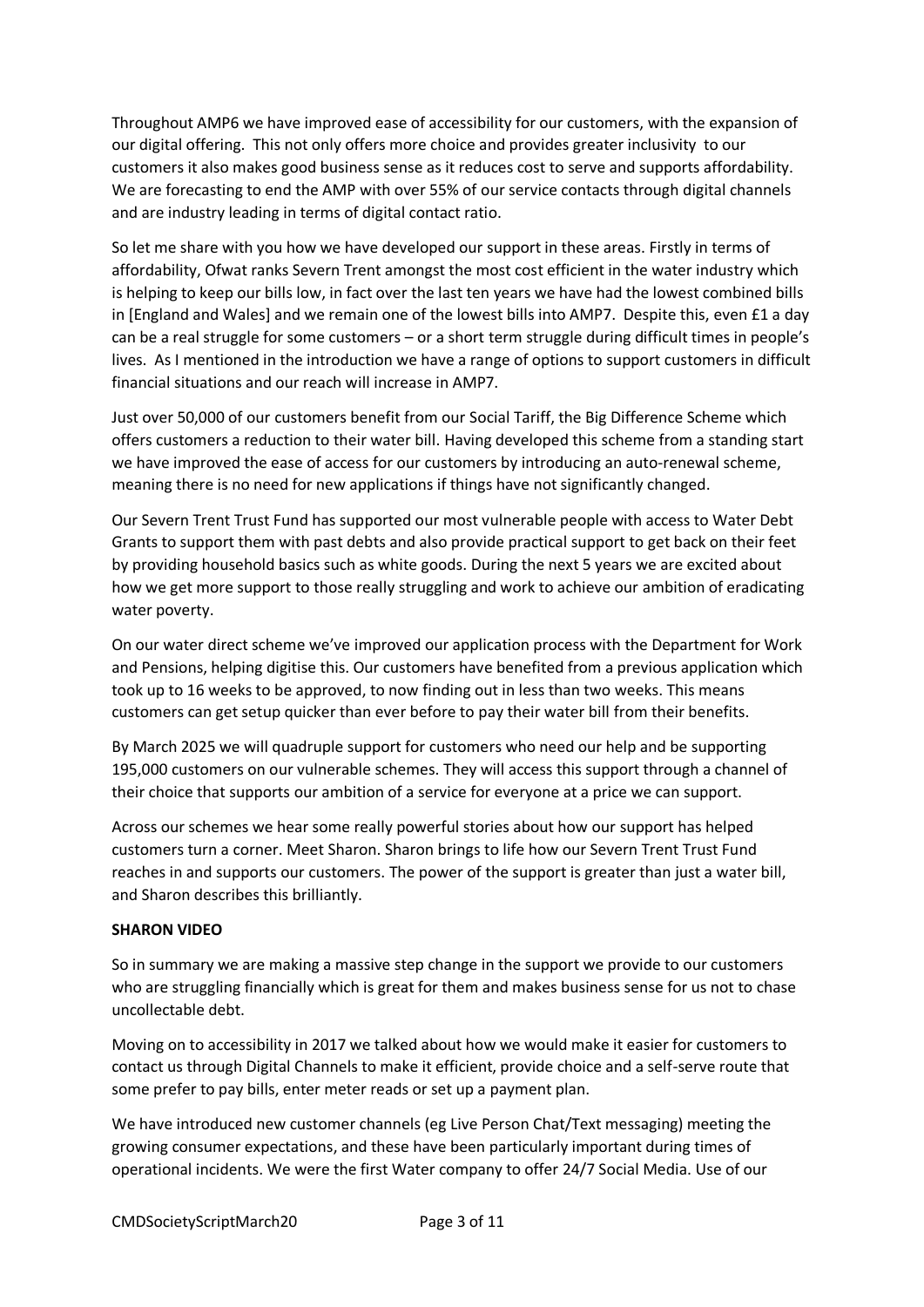website is accelerating with c1,000 customers a day signing up for self-serve options and total payments collected doubling from £33m in 2012 to £65m in 2018. Our busiest day in main billing saw us take just under a million pounds on our web self-serve channel last year and this year we expect that to increase to 1.2 million. We have achieved our channel shift ambition and today we receive circa 25k web chats per month often covering difficult and sensitive subjects such as gender identification or long term disability.

We are proud of the journey we have made both for us and our customers. In December we were recognised at the European Contact Centre Awards - First for the best digital customer experience and second for most effective social media team. This cemented our ambition of proving that Digital excellence is possible in utilities.

Outside of these benefits for customers and our business, digital channels allow us to connect with customers on a different level, for us in social this is all about the tone of voice as we can create emotional and personal contacts often reaching customers who are less comfortable with a telephone exchange, examples of this include people suffering from bereavement, those with social anxieties and hearing impairment. Naturally those digital channels are so accessible through mobile and as such this makes it extremely easy for our customers to access us, which for us via our use of leading technology delivers more efficiency. Let's bring that social experience to life with one of our customers. This case study demonstrates the critical outcomes of our Social Strategy, delivering CMex, helping vulnerable customers and giving visibility to our social purpose. Michelle initially contacted us due to an issue near her home with water supply. During the conversation Michelle suddenly started talking about her personal battle she was having with Breast Cancer, the team recognised this as a transient vulnerability and so put measures in place to protect Michelle going forward, but the thing that stood out the most about this customer issue was the way in which we embraced and encouraged the conversation, giving the customer the absolute right mix of customer service, but wrapped up in a warm empathetic tone, that helps the customer in their moment of need

### **Michelle animated video.**

Our social listening tool helps us to understand what's trending for our customers and to pick up where and how they need our support. We can get involved in their conversations and understand how our colleagues in utilities are interacting with customers. We can reach customers we have not previously been able to interact with on their channel of choice. An efficient easy to access and cheap to serve channel that supports a targeted customer experience not a vanilla one.

Our approach to supporting our customers through a range of schemes and via digital adoption has delivered a successful AMP 6, reducing costs from AMP5 by 19 million on a nominal basis which has seen us improve our cost to serve by 22%.

In summary, being socially purposeful by supporting customers with affordability and increasing accessibility is great for customers and for our business.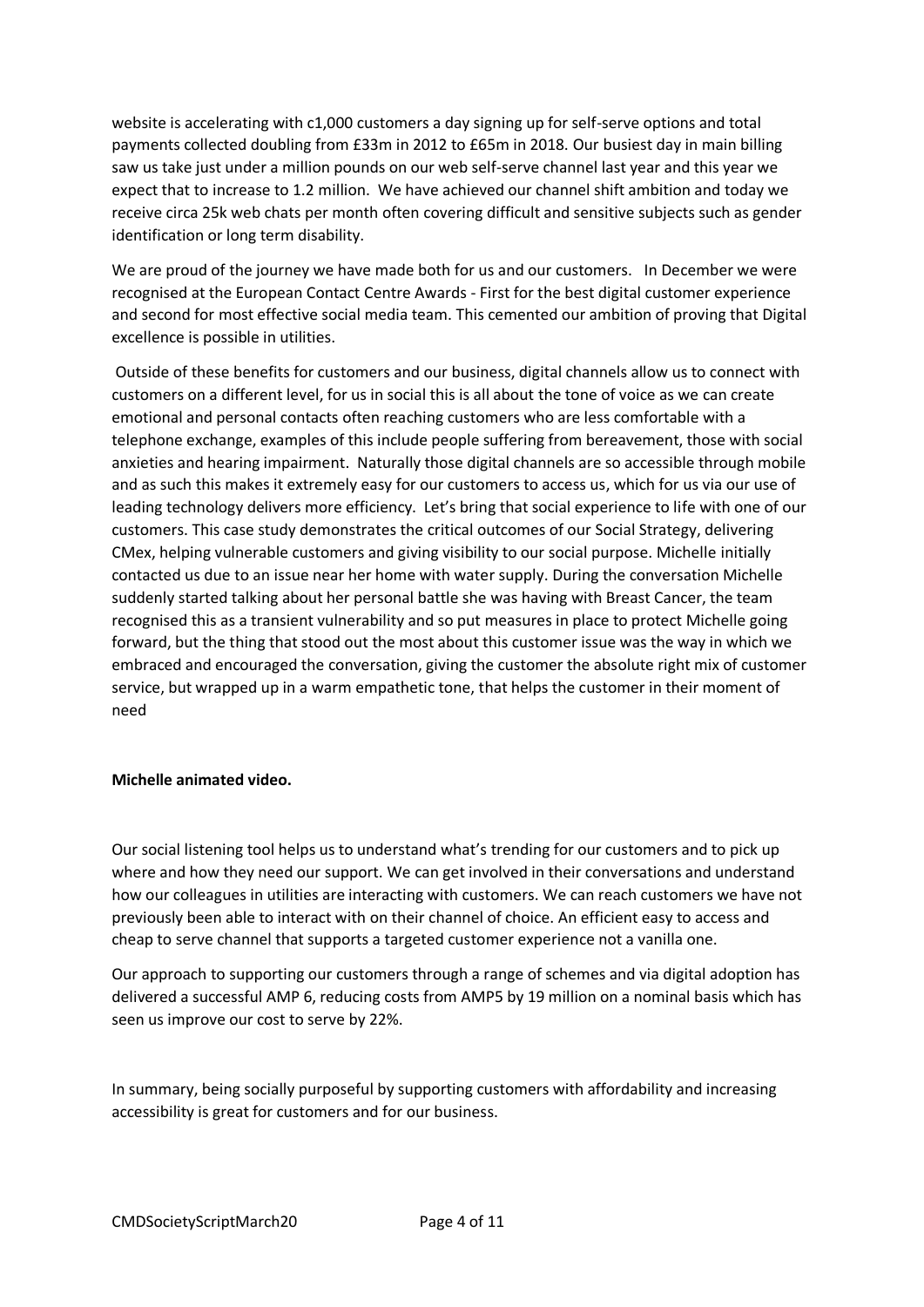## **COLLEAGUES – Room 7.03 and 7.04**

#### **Speaker – Lisa**

Welcome to the Trent Town depot where over the new few minutes we are going to bring to life how our colleagues really feel about working here – so Neil mentioned at the beginning of this section we do well when we look at how we score externally however we also know that a happy, engaged workforce with an open and inclusive culture outperforms other organisations by 10% on customer ratings, 22% in profitability, and 21% in productivity (*Gallup*) (SLIDE 9)

### **SHOW SLIDE 10 OF GLASSDOOR & QUEST**

We've seen our Glassdoor ratings go from a low scoring 2.2 out of 5 a couple of years ago to a 4.2 out of 5 currently – we recognised that although our long standing colleagues were very happy it could be a confusing place for our new joiners so we have done a lot of work in this area to give people the best possible start with their career at Severn Trent. Through Glassdoor we also know that 85% of our employees saying they would recommend us to their family and friends. Our internal engagement score is amongst the top 5% of energy and utility companies globally and something what's really rewarding is that we score 9 out 10 when asked if people from different backgrounds are treated fairly in Severn Trent.

We are proud of our work to continue to build a fantastic culture where we provide great opportunities for all and ensure there are no barriers to us recruiting and developing brilliant people. We are proud of the progress we have made but also recognise there is always more work to be done.

We would love to introduce you to every colleague that we work with but obviously that's not practical so we are going to hear from a couple of colleagues about their experiences. Firstly we are going to talk to Natasha Haywood one of our champions of the LGBTQ+ network and the successes we have made in a relatively short space of time since setting up the network. Then we are going to hear from Mike Williamson, Ciaran Hamill and Andy Farrell – Mike is going to share his personal story of leaving the Army, finding a job at Severn Trent and how he then set up our Employability scheme. Ciaran & Andy are joining Mike to add some colour to how the scheme actually works.

### **SLIDE OF PRIDE / LGBTQ+ NETWORK EVENTS**

**So firstly I'd like to introduce Natasha - Natasha we talk about having an inclusive culture but I was wondering over the next couple of minutes you could tell us your personal experience of this and what it's like being a gay woman in the workplace?** 

*I grew up in an environment where being gay was not something people talked about and instead people joked about it, my friends were all straight and my family were very traditional and so many times I wished to be someone else or feel "normal".* 

*After years of not being able to be who I really was, worried about what people would think about me, I decided to tell my friends and family that I am gay. Whilst I was worried about disappointing the ones closest to me, I knew I had to do what was right for me to be truly happy. In reality everything I feared and the anxiety I felt throughout my life was exactly that, "just a fear", no one treated me differently and the response from my friends and family was "why couldn't you tell us sooner to support you"?*

*Accepting my own identity at work has been a struggle for many reasons, previously I would have distanced myself from anything related to LGBT. Prior to working at Severn Trent I had confided in a* 

CMDSocietyScriptMarch20 Page 5 of 11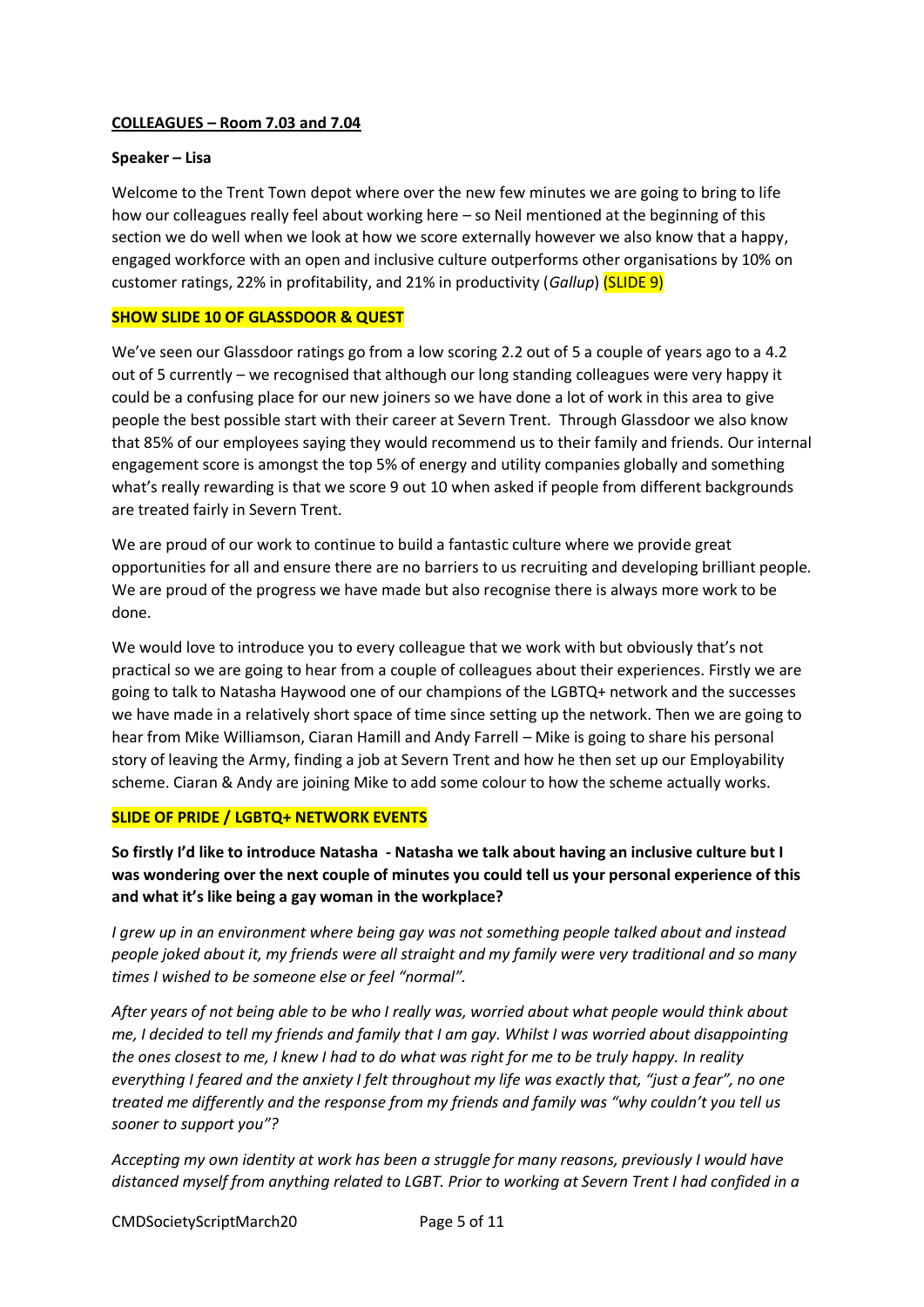*colleague who broke my trust and "outed" me to lots of colleagues which as a result left me feeling vulnerable, experiencing inappropriate behaviour and worrying about the impact this would have on my career.* 

## **So how has it been different at Severn Trent?**

*Joining Severn Trent I was initially nervous about how I would be received– I realised very quickly people cared and were not bothered by my sexuality. I can honestly say I have never been this open about who I am at work and I have found that my colleagues have been receptive. I have felt that it isn't scary to be yourself and I can really make a difference so other didn't feel the way that I did at work with no one where to go and no one to speak to.* 

*In 2019 I decided to release my own "coming out" story, the support I have received from my colleagues, senior Managers and our customers has been somewhat incredible and I am truly proud to say that I work for Severn Trent. They really do care about having a diverse and inclusive place to work.*

*In 2018 I joined the LGBTQ+ network to help to develop a LGBTQ+ strategy to support our LGBTQ+ colleagues. Over the last 12 months we have ran several allies' campaigns which have been a huge success and have nearly 200 allies on the programme. The team worked closely with our Inclusion manager to support driving a diverse and inclusive culture across all of our business areas regardless of gender, race or sexuality everyone should be treated equally.*

## **How do we as an organisation ensure we are doing the right things by our LGBTQ+ colleagues?**

*We work with an organisation called Stonewall who are a charity organisation for LGBTQ+ communities. They ensure that organisations offer inclusive and equal environments for all colleagues. We are proud to say that this year we have moved from being placed 414th out of over 500 organisations to 175th which is a fantastic gain given it's only our second submission.* 

*We've also proud to have two colleagues winning two amazing awards:*

*Carl Edwards, has been named Stonewalls 2020 Gay Role Model which is a great achievement and similarly Alison Smith, has been named as Stonewalls Senior Champion of the Year Award in the West Midlands region – for us again the awards are fantastic but just having visible role models in our business can really make that difference.*

Great thanks Natasha for telling us your story – now we are going to meet Mike, Ciaran and Andy who are going to tell us about Employability in Severn Trent; over to you Mike........

### **SLIDE WITH PHOTOS OF EMPLOYABILITY GRADUATES/CURRENT INCUMBENTS**

### **Mike Williamson**

*Thanks Lisa. Yes, I'm Mike Williamson and I joined Severn Trent five years ago after serving in the Army for 17 years. I recognised that I was moving from a vocation into the commercial world and as part of that transition I committed to myself that wherever I moved to, I would do more than the job. I just wasn't sure what the 'more' was. I chose Severn Trent because the culture and their values appealed to me, oh and they offered me a very exciting job! As soon as I joined I started to look for opportunities and I found the Employability model. Employability provides students with a special needs education a better chance of getting jobs. It is simple, and I like simple.* 

To make the scheme work in Severn Trent I needed high-level sponsorship and I got that *immediately from Liv, Neil and the Exec team. I needed colleagues to help me and I found that there were lots of* 

CMDSocietyScriptMarch20 Page 6 of 11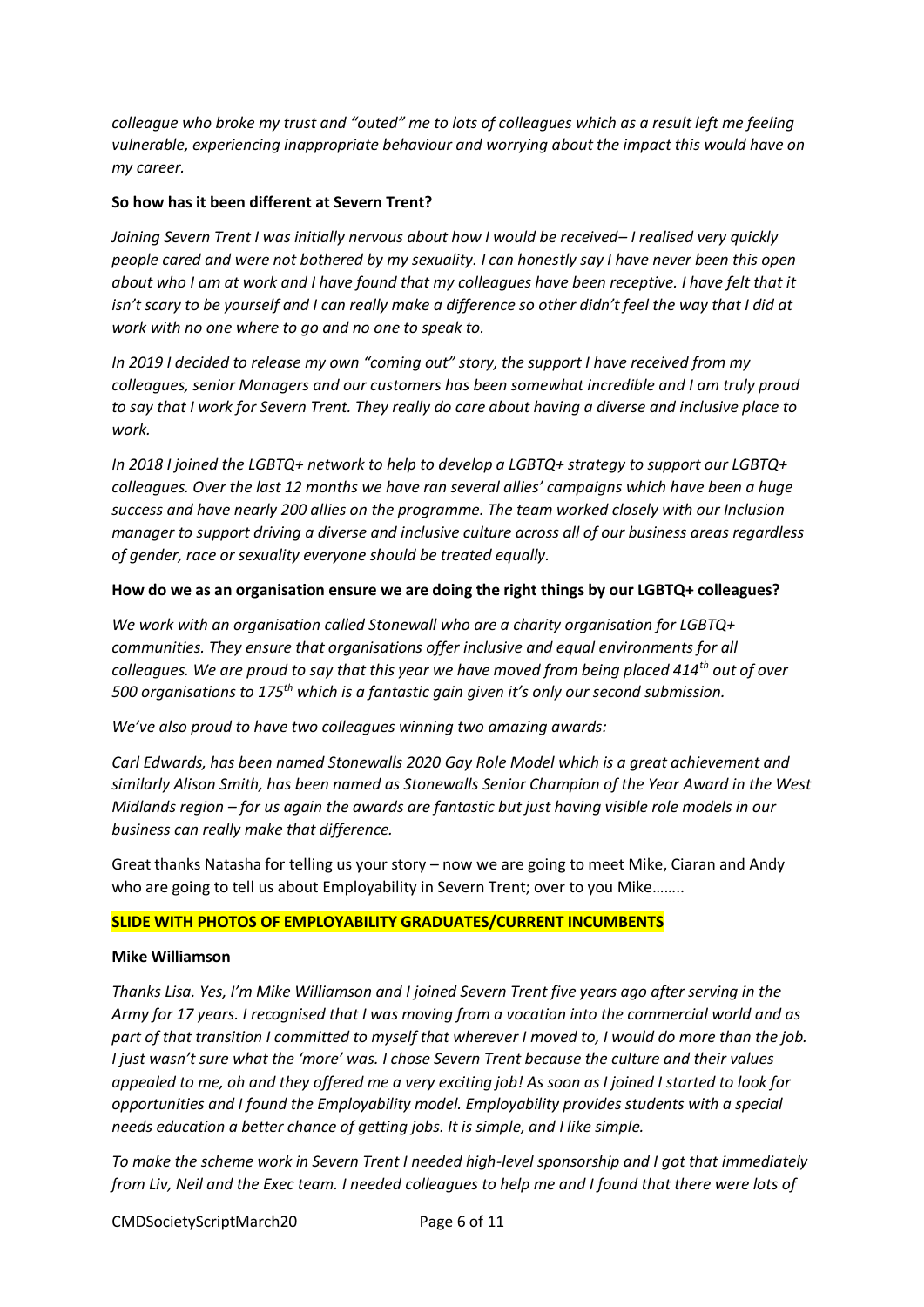*Severn Trent colleagues who were willing to help, support and get involved with this type of project. I needed a partner school and I found that in Hereward College in Coventry and I needed a bunch of great students – and I found them in abundance at the College. With a bit of energy, drive and enthusiasm we've had four successful years of the scheme and it is now part of our culture. I'd now like to hand you over to two of my amazing colleagues who have helped support Employability and made it the success it is today.*

## **Ciaran Hamill**

*In our society, the unemployment rate for people with learning difficulties is 8.8%, compared to just 3.4% for people without disabilities. Despite their appetite for work, only 6% of young people with learning difficulties are in employment, even though early involvement in work environments is proven to significantly increase their lifetime career prospects.* 

*For me personally, my mum's vocation opened my eyes to supporting people with disabilities, so when I heard about our employability scheme it was something I just needed to be involved with.*

*At Severn Trent we serve our local communities, we are also a FTSE100 company, so have the resources and should be providing opportunities to those who need them most. For the past four years, Severn Trent has partnered with Hereward College to offer internships which provide real work experience (4 days a week for 9 months) to young people with disabilities and additional educational needs, vital for a demographic that are 3 times more likely to be unemployed than people without disabilities.*

## **Andy Farrell**

*Well, it's self-evidently a good thing to do, but the best thing about Employability is that it just makes sense.*

*It makes sense for the interns, who learn not only the skills related to their job, but also much more of the social side of work, of office life, life skills, and often things like independent travel for the first time. Then there's the fact that 56% of our interns have entered paid employment after their internships at Severn Trent, many of whom still work with us today.*

*It makes sense for our business: as well as providing a boost to productivity, it helps to embed our social purpose and normalise disability in the workplace. Studies have shown that people with learning disabilities typically take fewer sick days than their counterparts, spend longer in their roles, and raise morale of the teams they work in.*

*Speaking of which, you find that it's a great source of job satisfaction for people who have been involved in this scheme. One of our colleagues said that seeing an intern of ours graduate into permanent employment here was one of the highlights of their 17 year career with us. And personally, I think it's a pleasure to be able to spend time on projects like this as part of my job.*

*Finally, Employability makes sense for our communities. Severn Trent operates at the heart of our local community, Hereward College are right on our patch, and this is one way that we can really make a tangible difference to lives in our communities.*

### **Lisa**

We think Severn Trent is truly a special place to work and I hope that stories from Tash, Mike, Ciaran and Andy have helped bring that to life. Because great cultures and great employees make for great business. Thank you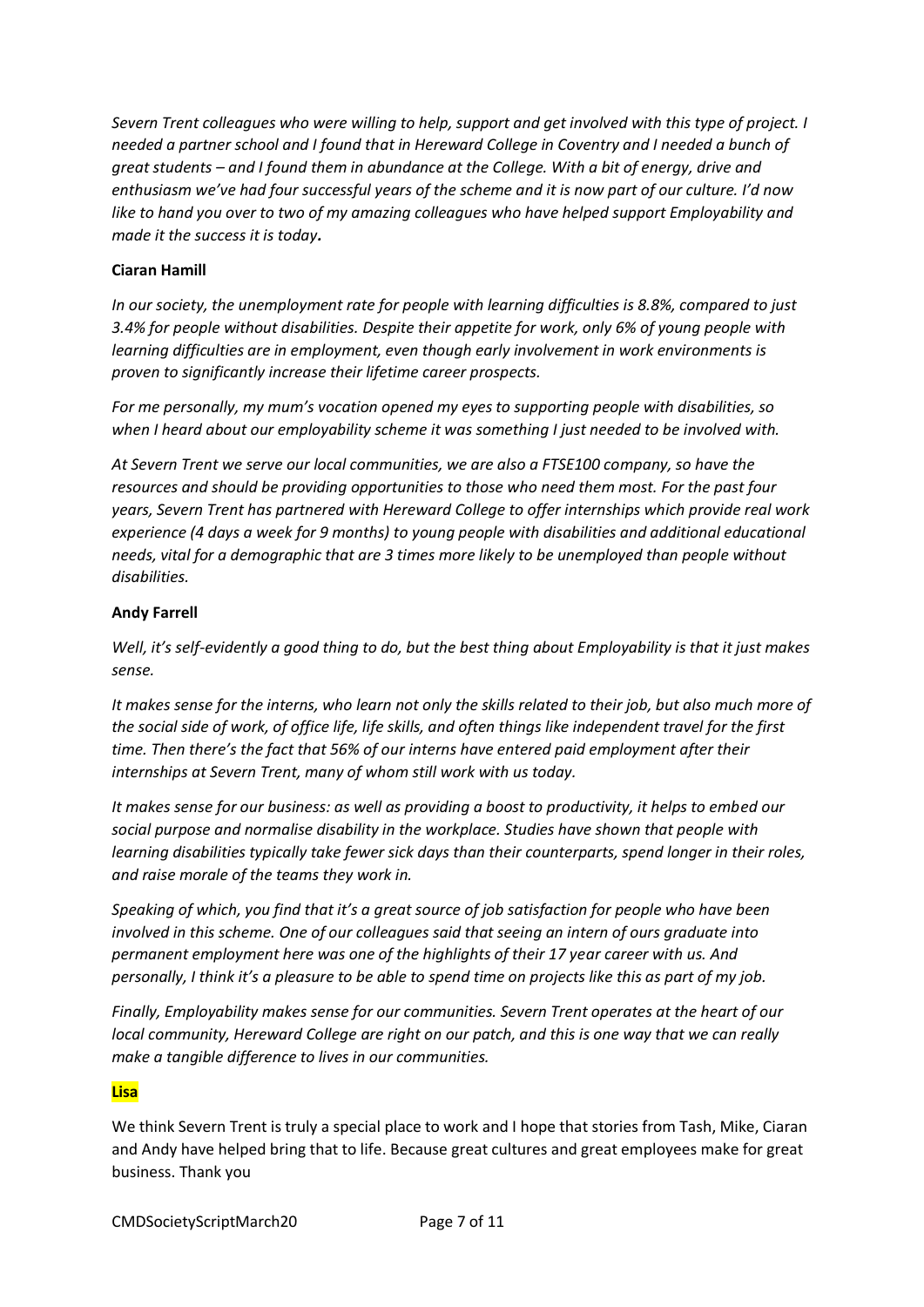## **COMMUNITIES – Chairman's office area**

### **Speaker – Kat**

As Neil mentioned at the beginning, around 1/3 of the UK's most deprived areas are in the Severn Trent region. So in this session you're going to hear about some of the discretionary activities we do over and above our day job to help some of these communities out of deprivation.

Today we've only got time to cover two topics, but you'll see lots more examples of the work we're doing on the walk ways between the parts of our village and in your handout.

Firstly, I'm going to hand you over to Daisy. Daisy came into Severn Trent via our Graduate programme a couple of years ago and now runs our new Community Fund that donates 1% of our profits – or over £10m over the next five years - to good causes in our communities.

According to a recent report, we will be 9<sup>th</sup> in the FTSE for charitable giving when we have added the community fund to these year's figures and Daisy will explain how that money is making a difference.

#### DAISY/PAUL

#### **Community Fund**

#### **SLIDE - Severn Trent Community Fund**

So as Kat said, In AMP7 we've committed to giving away 1% of our profits, roughly £2m a year, to community groups, local charities and organisations in the Severn Trent region, via our new Community Fund.

So why are we giving money away? And why did we decide to do this through a Community Fund?

Well, fundamentally it's because we're a socially responsible business and we think that supporting the communities we live, work and relax in, is absolutely the right thing to do.

### **Notice Board – Daily News**

There were a number of ways we could have approached this. We could have directed more money towards charitable giving or direct sponsorship programmes. We could have focussed on a few key organisations to help them with their existing community projects.

But our research showed that community funding at the local, grassroots level, has been declining massively in recent years. Traditional sources of funding has reduced, and in some areas, no longer exists at all. And this means those communities and organisations that are most in need of support have nowhere to turn.

And that's why we developed our Community Fund – to be able to make a real difference in all areas and all communities in our region. It means we can offer support and vital funding to those most in need – and you'll see shortly just what a difference we can make.

But as well as being the right thing to do, we also recognise that our Fund just makes great business sense too. This isn't wholly altruistic – we know it needs to deliver business benefits as well.

So we will use it as an opportunity to enhance our reputation with our customers – and the positive media coverage and feedback received so far demonstrates this is working. We are the only water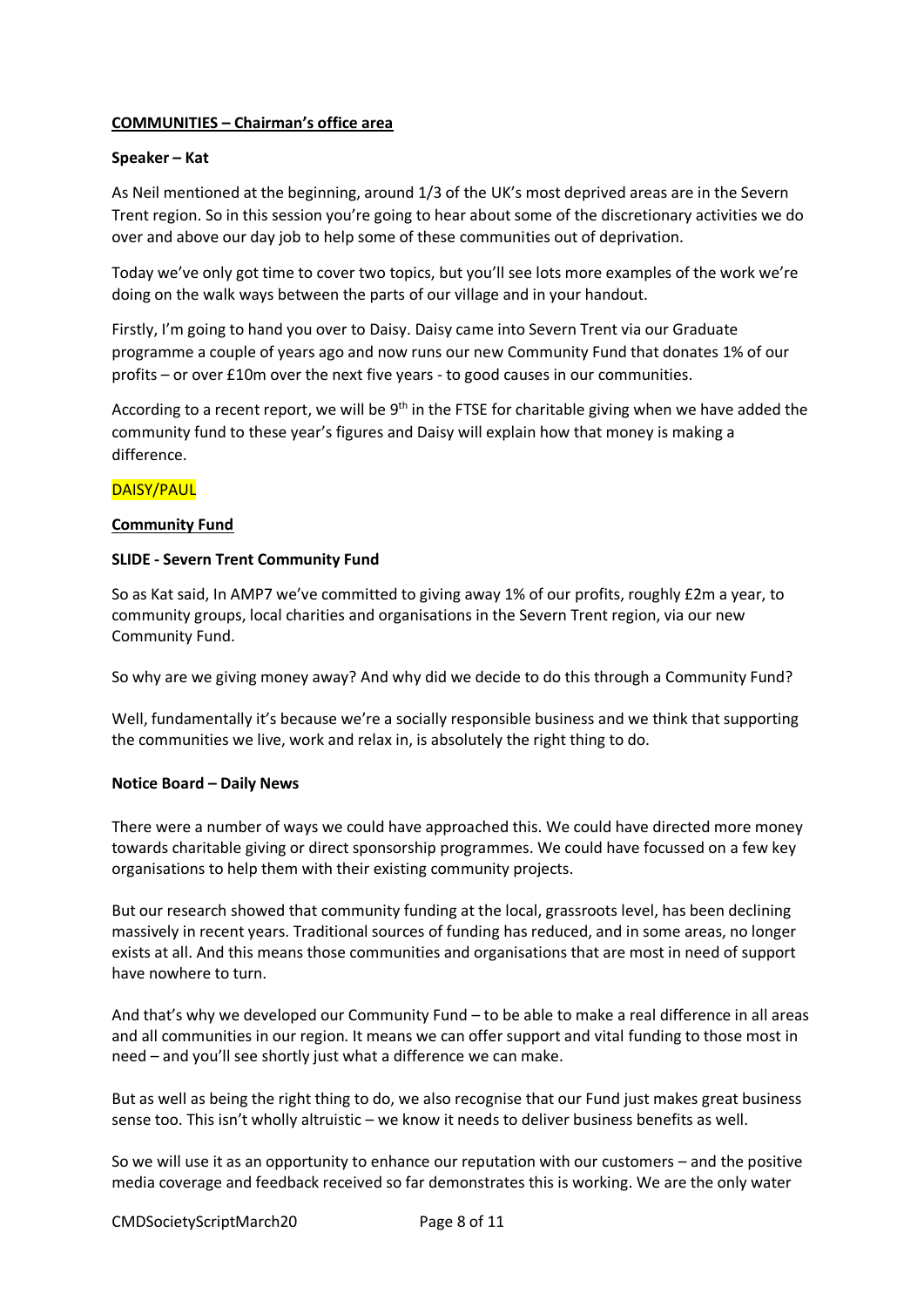company currently doing this on this kind of scale, and so we'll of course utilise the Fund to help us to deliver our AMP7 CMex ambitions.

So let me tell you a bit more about the Fund. It focuses on three elements of community wellbeing people place and environment - with favourability shown to projects that ideally lie within a 'sweet spot' that incorporate all three.

## **SLIDE - People, Place, Environment**

Since we're a water company we will also of course encourage projects that have a connection to water in some way.

The Fund launched in January, so let's take a quick look at some of the project ideas and applications we've received so far to give you a flavour of just what a difference we'll be able to make:

*"We want to transform a disused area of land for the community to use; a project which will be led by unemployed and single parents giving them opportunity to improve their employability skills, as well as having a positive impact on the environment, reducing antisocial behaviour and improving wellbeing."*

*"We are a young person's coding club which aims to inspire the next generation of scientists, computer programmers and engineers. We're wanting our young coders to design, program and develop a system to monitor environmental conditions and use rainwater collected from water butts to automatically water plants. Our project aims to show how children can use coding, technology and innovation to save water."*

*"We want to create a care farm for people with dementia as a safe space to come and experience the outside environment without having to worry what other people think. The idea came from experience having a Mum living with dementia."*

*"We work with families of disabled children and families from disadvantaged backgrounds and want to deliver creative and environmental education workshops for these families in areas of multiple deprivation."*

Because the beneficiaries of our Community Fund are our customers, we wanted them to play a key role in the decision-making process. For this reason, our Fund will be overseen by an independent Panel made up of our customers, who will review applications on a quarterly basis and make the final decisions on where our money should go.

Non-profit community groups, charities and local organisations can now apply for a grant of up to £250,000 from us. Only 6% of Funders in our region offer grants over £100,000, which makes our Fund pretty unique – and as you'll hear, very, very popular!

### **SLIDE – Fund promotion**

It's fair to say we have been astounded by how much interest the launch has generated. We've had over 100 applications totalling over £4 million, and a further 500 plus applications have been started. We've had lots of positive media coverage too, including BBC East Midlands and Utility Week.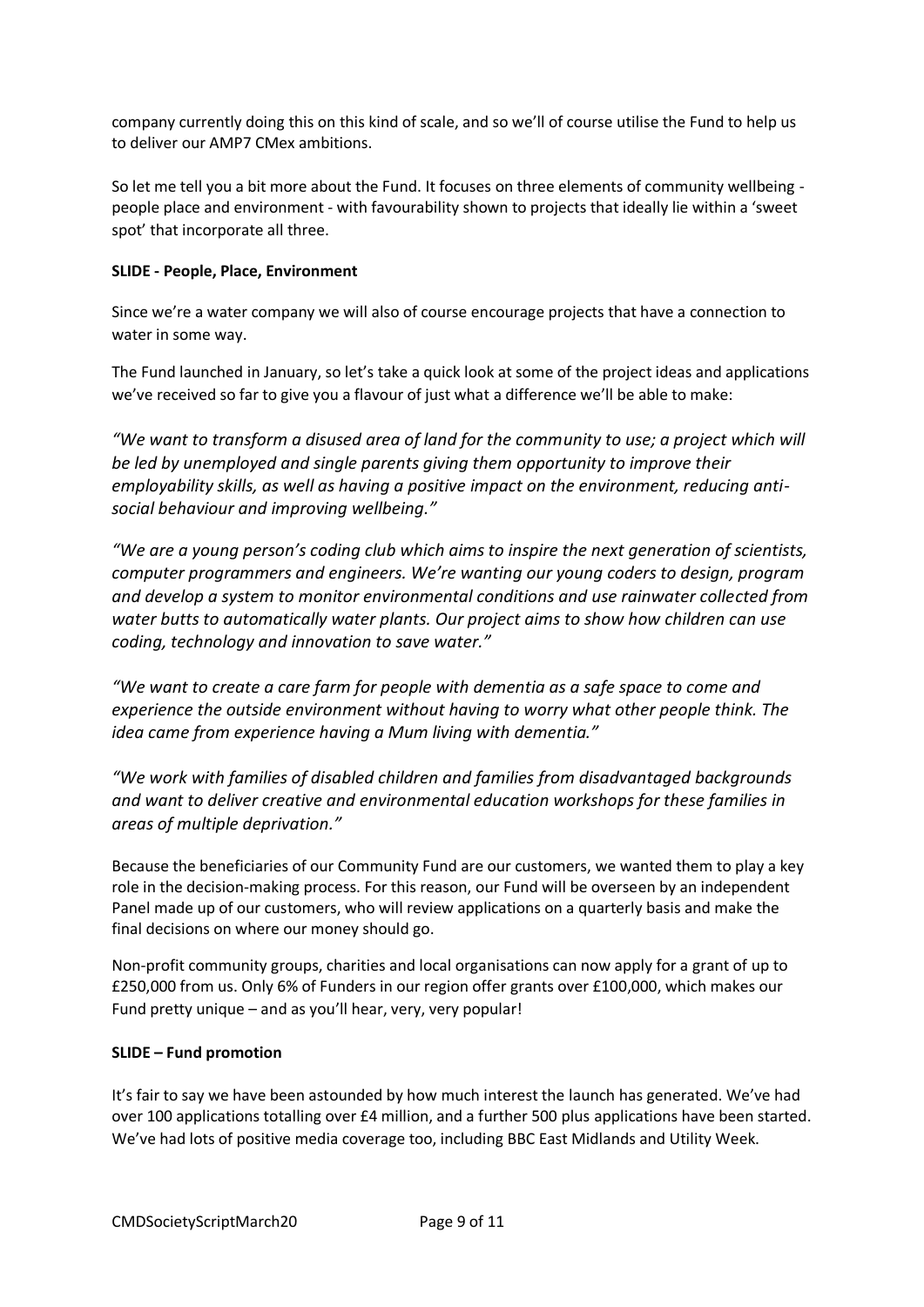A key objective of the Fund is to ensure we support and are representative of all areas across our region. As you can see from our heatmap, we're doing a pretty good job so far.

## **Notice Board – Map of applications**

Going forward, our focus is to ensure we reach out to those communities most in need of support. A third of the UK's most deprived areas are in our patch and so it's important that we make sure our money goes to those who need it most.

### **Notice Board – Deprivation areas map**

As you can see, the spread of projects that have been submitted or started sit nicely within those hotspots, and we will continue to monitor this and provide support to these areas throughout the AMP.

As a company we're genuinely excited to be providing financial support to worthy projects and making a genuine difference in our communities. The first successful applications will be going to our Customer Panel this month and our very first donations will be landing in our communities in April – so exciting times ahead!

Thank you for listening and I'll now pass you back to Kat.

# **KAT**

Our second showcase is all about how we're boosting education and skills in our communities – especially in social mobility cold spots. We were recently placed second in the FTSE for our internal and external education initiatives, and we do heaps of work in this space including:

## (SLIDE WITH PICS OF THREE TOPICS ON IT)

- Investing £10m in our very own skills academy just down the road from here that will provide training that not only means we have one of the most technically capable workforces in the sector, but will also create successful careers that last a lifetime for our colleagues
- We inspire 700k school children each AMP with our innovative Wonderful Water Tour. It teaches them about saving water for the future, avoiding sewer blockages and drinking tap water for hydration and a plastic free environment. You'll have hopefully seen our buses at our last Capital Markets Day. In AMP7 we have created a new ODI for this initiative that we expect to generate a reward, but we expect that it will also boost our customer experience ODI and also help major ODIs like blockage reduction and PCC so a triple benefit.
- And finally our approach to social inclusion. 43% of our current workforce live in a Social Mobility Cold Spots, 44% of new hires in the last twelve months are from Social Mobility Cold Spots and 41% of employees promoted in the last twelve months live in Social Mobility Cold Spots.

And to bring to life how our approach to social inclusion is attracting top talent and providing skills for a lifetime I would like to introduce you to Hossam.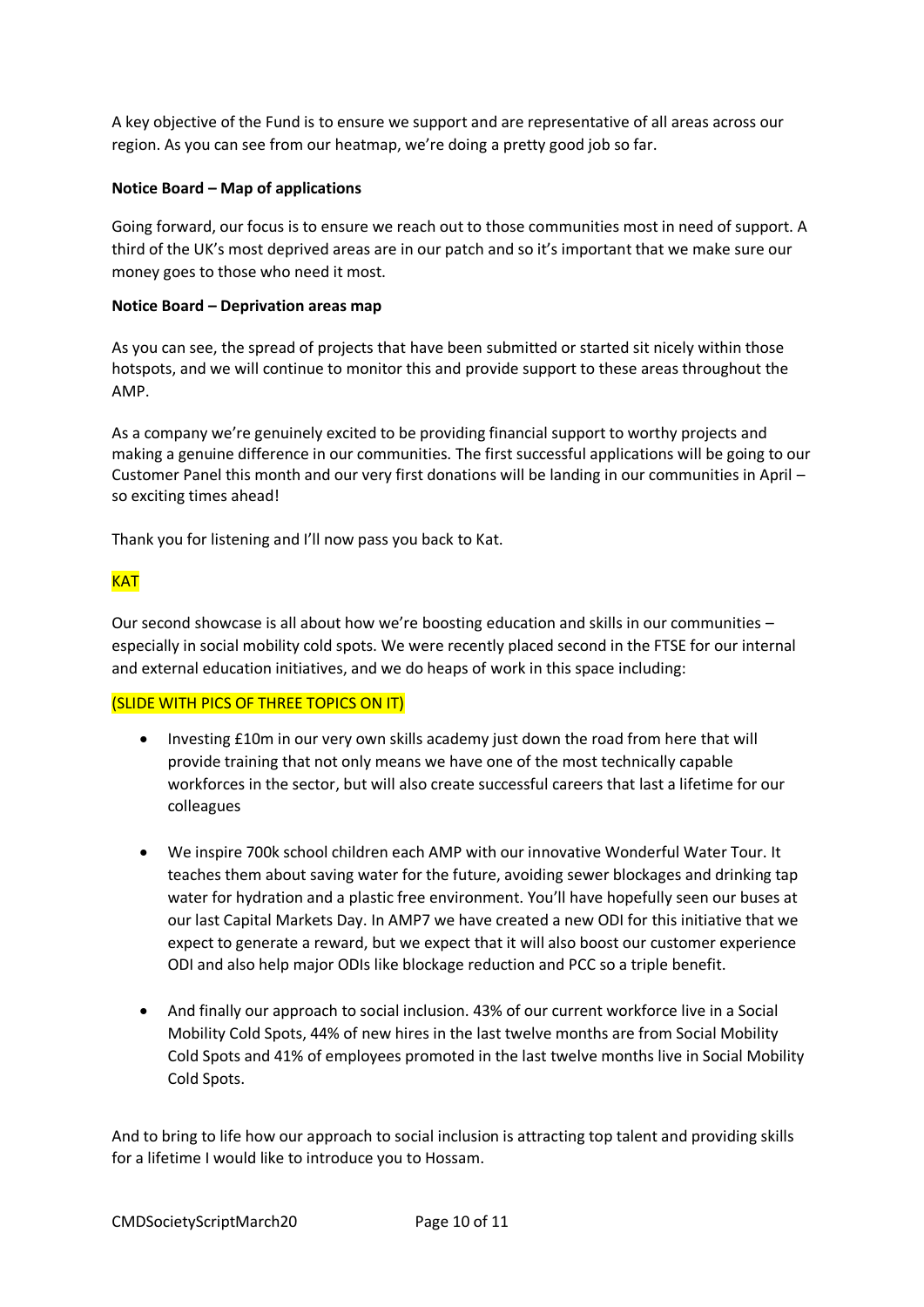### HOSSAM

I was born in a small village called Lamu in Kenya and moved to the UK with my family when I was around 4 years old. y family and I moved to an area called Allenton in Derby which would be classed as a deprived area and these days they call a social mobility cold spot.

When I started secondary school, I had a rocky start and I found it really hard to settle and fit in. My school wasn't a particularly good school, it was always in the inadequate or needs improvement category from Ofsted reports so the career advice was limited. Fortunately, when I started sixth form Severn Trent visited my school and during an assembly I was surprised to find out about the opportunity for Solicitor Apprenticeships.

I was instantly excited at the prospect of being able to follow my passion for law without needing to go down the traditional University route and I felt Severn Trent was a great fit so I knew straightway this was an opportunity I had to seize!

I had to go through an assessment process which really gave me a great insight into what Severn Trent were about as a business. I went through group activities, challenging individual tasks and all the way up to an interview with one of the directors.

Since joining the Apprenticeship in 2018, I have worked alongside the in-house legal team to provide advice to colleagues, and I have overseen Cost Recovery from court cases. Whilst in that role, I managed to recover over £125,000 of costs so I really feel like I've contributed.

In my second year, I have now moved on to manage my own case matters and queries from colleagues and I have achieved an average of high 2:1 / Firsts throughout my studies. I have just completed my tort final assessments and I am hoping for great results.

I will always be grateful and thankful for Severn Trent, creating the solicitor apprentice scheme as this Apprenticeship has really allowed me to develop as a person and motivate to be the best person I can be.

I am excited to continue to grow in my career as a solicitor and look forward to qualifying in 3 years' time.

Since, being an apprentice solicitor at ST. It has had a personal impact in my wider community at home. My friends and friends of friends, ask me questions about ST apprenticeships and are known also aware of the opportunities we provide. I have have friends who are currently applying for the graduate programmes and it is truly inspiring.

Severn Trent changed my life for the better and I will always be thankful for the path it has taken me down!

### **Kat's close:**

It's inspiring stuff isn't it and certainly makes me feel proud to work for a company that is investing in these types of activities. And let's not forget that as well as making your heart warm, these kind of things make good business sense too as Neil mentioned earlier.

It's already helping our employee engagement scores because like Hossam, we all feel proud working for a business that is a force for social good, it helps our bad debt position as less customers find themselves in poverty, it helps our reputation and we have found that some of the initiatives are the most powerful when it comes to building trust and C-MeX scores with customers.